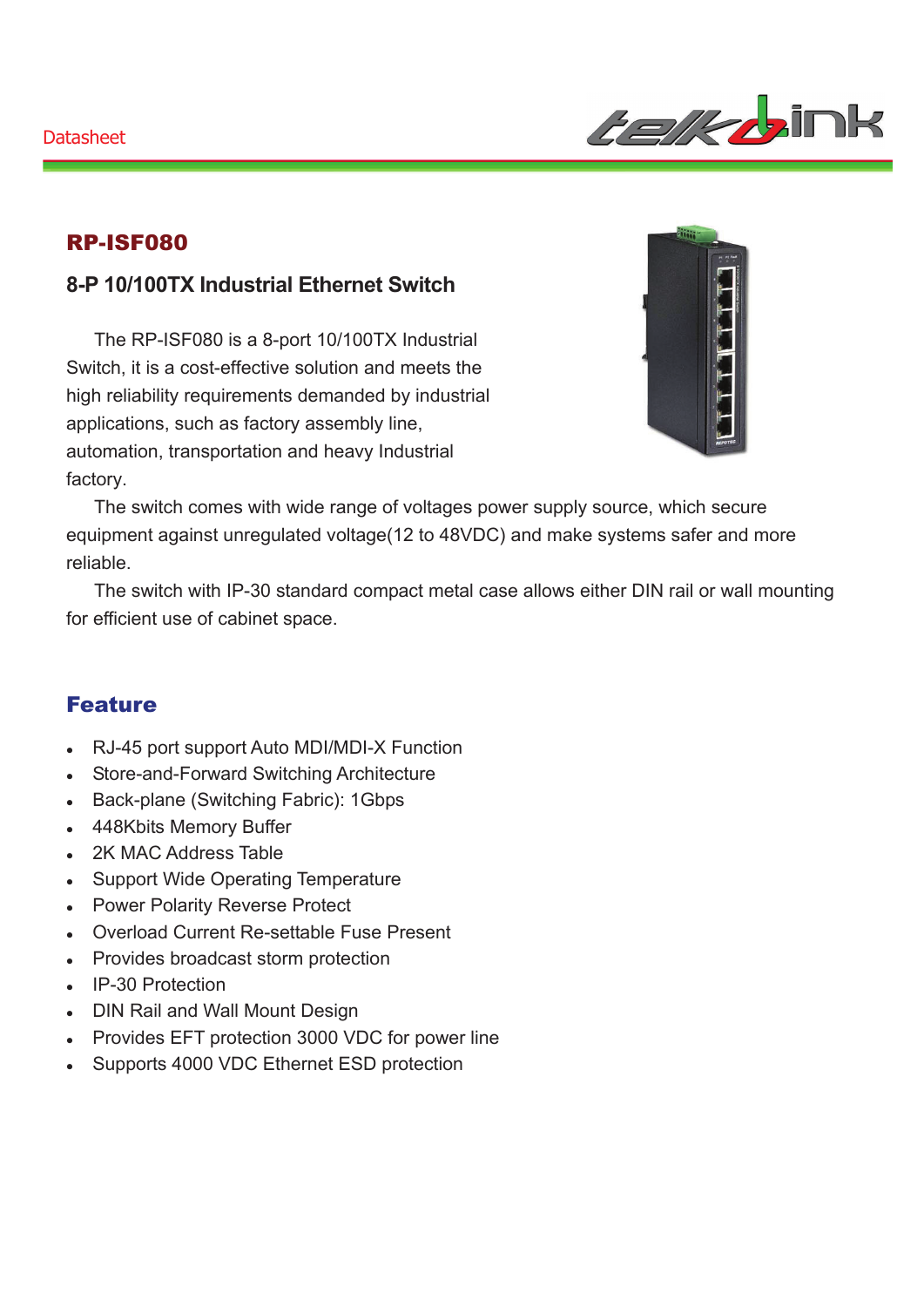# Specification

| <b>Standards</b>                   | IEEE 802.3 10Base-T Ethernet                                               |
|------------------------------------|----------------------------------------------------------------------------|
|                                    | IEEE 802.3u 100Base-TX Fast Ethernet<br>$\bullet$                          |
|                                    | IEEE 802.3x Flow Control and Back Pressure<br>$\bullet$                    |
| <b>Switch Architecture</b>         | Back-plane (Switching Fabric): 1Gbps<br>$\bullet$                          |
|                                    | Packet throughput ability (Full-Duplex): 1.49pps @64bytes<br>$\bullet$     |
| <b>Transfer Rate</b>               | 14,880pps for Ethernet port<br>$\bullet$                                   |
|                                    | 148,800pps for Fast Ethernet port<br>$\bullet$                             |
| <b>Memory Buffer</b>               | 448Kbits<br>$\bullet$                                                      |
| <b>Mac Address</b>                 | 2K MAC<br>$\bullet$                                                        |
| <b>Interface</b>                   | 10/100TX: 8 *RJ-45 with auto MDI/MDI-X function<br>$\bullet$               |
| <b>Network Cable</b>               | 10Base-T: 2-pair UTP/STP Cat. 3, 4, 5 cable                                |
|                                    | EIA/TIA-568 100-ohm (100m)                                                 |
|                                    | 100Base-TX: 2-pair UTP/STP Cat. 5 cable                                    |
|                                    | EIA/TIA-568 100-ohm (100m)                                                 |
| <b>Protocol</b>                    | <b>CSMA/CD</b><br>$\bullet$                                                |
| <b>LED Indicators</b>              | Per unit: Power 1 (Green), Power 2 (Green), Fault (Red)<br>$\bullet$       |
|                                    | Per port: Link/Active (Green), Full duplex/Collision (Yellow)<br>$\bullet$ |
| <b>Reserve polarity protection</b> | Present<br>$\bullet$                                                       |
|                                    |                                                                            |
| <b>Overload current protection</b> | Present<br>$\bullet$                                                       |
| <b>Case</b>                        | Metal case. IP-30<br>$\bullet$                                             |
| <b>Installation</b>                | DIN Rail and Wall Mount Design                                             |
| <b>Power Consumption</b>           | 3.84W<br>$\bullet$                                                         |
| <b>Power Supply</b>                | DC 12~48V, Redundant power with polarity reverse protect                   |
|                                    | function and removable terminal                                            |
| <b>Environment</b>                 | Operating temperature : Standard: -10°C~60°C;<br>$\bullet$                 |
|                                    | Operating Humidity: 5% to 95% (Non-Condensing)                             |
| <b>Dimension</b>                   | 30 * 95 * 140mm<br>$\bullet$                                               |
| <b>EMI</b>                         | FCC Class A, CE EN61000-4-2 (ESD), CE EN61000-4-3                          |
|                                    | (RS), CE EN-61000-4-4 (EFT),                                               |
|                                    | CE EN61000-4-5 (Surge), CE EN61000-4-6 (CS), CE                            |
|                                    | EN61000-4-8, CE EN61000-6-2, CE EN61000-6-4                                |
| <b>Safety</b>                      | UL, cUL, CE/EN60950-1, Class I, Division 2, Groups A, B,<br>$\bullet$      |
|                                    | C, Hazardous Locations                                                     |
| <b>Stability Testing</b>           | IEC60068-2-32 (Free fall), IEC60068-2-27 (Shock),                          |
| <b>Environmental Testing</b>       | IEC60068-2-6 (Vibration)<br>• IEC60068-2-3, IEC60068-2-30, IEC60068-2-31   |